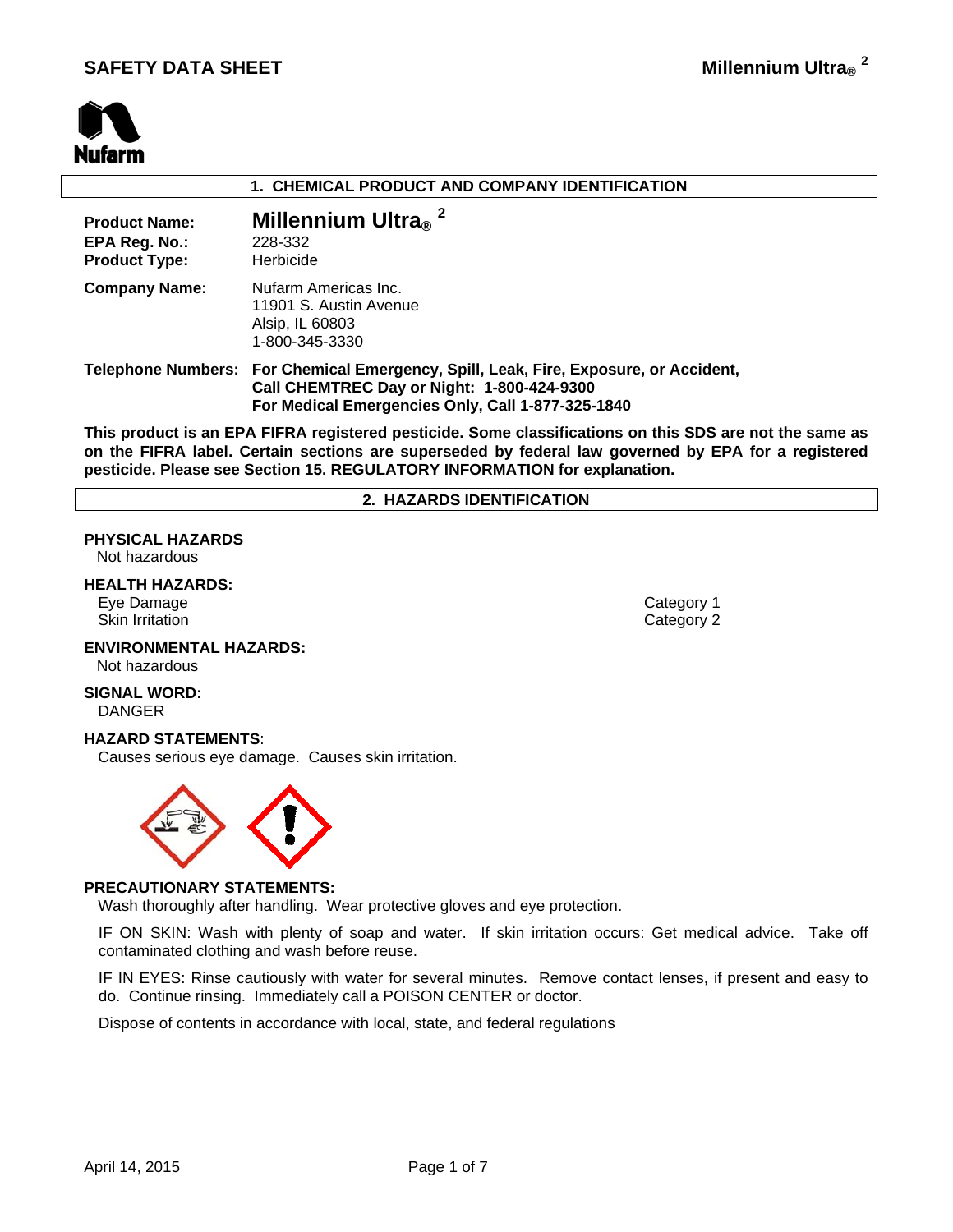# **SAFETY DATA SHEET**

#### **3. COMPOSITION / INFORMATION ON INGREDIENTS**

| <b>COMPONENT</b>                                                | <b>CAS NO.</b>      | % BY WEIGHT         |
|-----------------------------------------------------------------|---------------------|---------------------|
| Dimethylamine Salt of 2,4-Dichlorophenoxyacetic Acid            | 2008-39-1           | $36.2 - 38.4$       |
| Monoethanolamine Salt of 3,6-Dichloro-2-Pyridinecarboxylic Acid | 57754-85-5          | $2.4 - 2.7$         |
| Dimethylamine Salt of Dicamba (3,6-Dichloro-o-Anisic Acid)      | 2300-66-5           | $44 - 49$           |
| Other Ingredients                                               | <b>Trade Secret</b> | <b>Trade Secret</b> |

**Synonyms:** Mixture of 2,4-D DMA, Clopyralid MEA, and Dicamba DMA

Ingredients not precisely identified are proprietary or non-hazardous. Values are not product specifications.

# **4. FIRST AID MEASURES**

**If in Eyes:** Hold eye open and rinse slowly and gently with water for 15 to 20 minutes. Remove contact lenses, if present, after the first 5 minutes, then continue rinsing eye. Get immediate medical attention.

**If Swallowed:** Have person sip a glass of water if able to swallow. Do not induce vomiting unless told to do so by the poison control center or doctor. Do not give anything by mouth to an unconscious person. If symptoms develop, get medical advice.

**If Inhaled:** Move person to fresh air. If breathing is difficult, administer oxygen. If symptoms develop, get medical advice.

**If on Skin or Clothing:** Take off contaminated clothing. Rinse skin with plenty of water for several minutes. If irritation occurs, get medical advice.

**Most important symptoms/effects, acute and delayed:** Causes severe eye irritation with possible eye damage. May be harmful if swallowed.

**Indication of immediate medical attention and special treatment needed, if necessary:** Get immediate medical attention for eye contact.

# **5. FIRE FIGHTING MEASURES**

**Extinguishing Media:** Recommended for large fires: foam or water spray. Recommended for small fires: dry chemical or carbon dioxide.

**Special Fire Fighting Procedures:** Firefighters should wear NIOSH approved self-contained breathing apparatus and full fire-fighting turn out gear. Dike area to prevent runoff and contamination of water sources. Dispose of fire control water later.

**Unusual Fire and Explosion Hazards:** If water is used to fight fire, contain runoff, using dikes to prevent contamination of water supplies. Dispose of fire control water later.

**Hazardous Decomposition Materials (Under Fire Conditions):** May produce gases such as hydrogen chloride, hydrochloric acid, and oxides of carbon and nitrogen.

# **6. ACCIDENTAL RELEASE MEASURES**

**Personal Precautions:** Wear appropriate protective gear for the situation. See Personal Protection information in Section 8.

**Environmental Precautions:** Prevent material from entering public sewer systems or any waterways. Do not flush to drain. Large spills to soil or similar surfaces may necessitate removal of topsoil. The affected area should be removed and placed in an appropriate container for disposal.

**Methods for Containment:** Dike spill using absorbent or impervious materials such as earth, sand or clay. Collect and contain contaminated absorbent and dike material for disposal.

**Methods for Cleanup and Disposal:** Pump any free liquid into an appropriate closed container. Collect washings for disposal. Decontaminate tools and equipment following cleanup. See Section 13: DISPOSAL CONSIDERATIONS for more information.

**Other Information:** Large spills may be reportable to the National Response Center (800-424-8802) and to state and/or local agencies.

#### **7. HANDLING AND STORAGE**

# **HANDLING**:

Do not get in eyes, on skin or on clothing. Users should wash hands before eating, drinking, chewing gum, using tobacco or using the toilet. Remove clothing/ Personal Protective Equipment (PPE) immediately if pesticide gets inside. Then wash thoroughly and put on clean clothing. Remove PPE immediately after handling this product.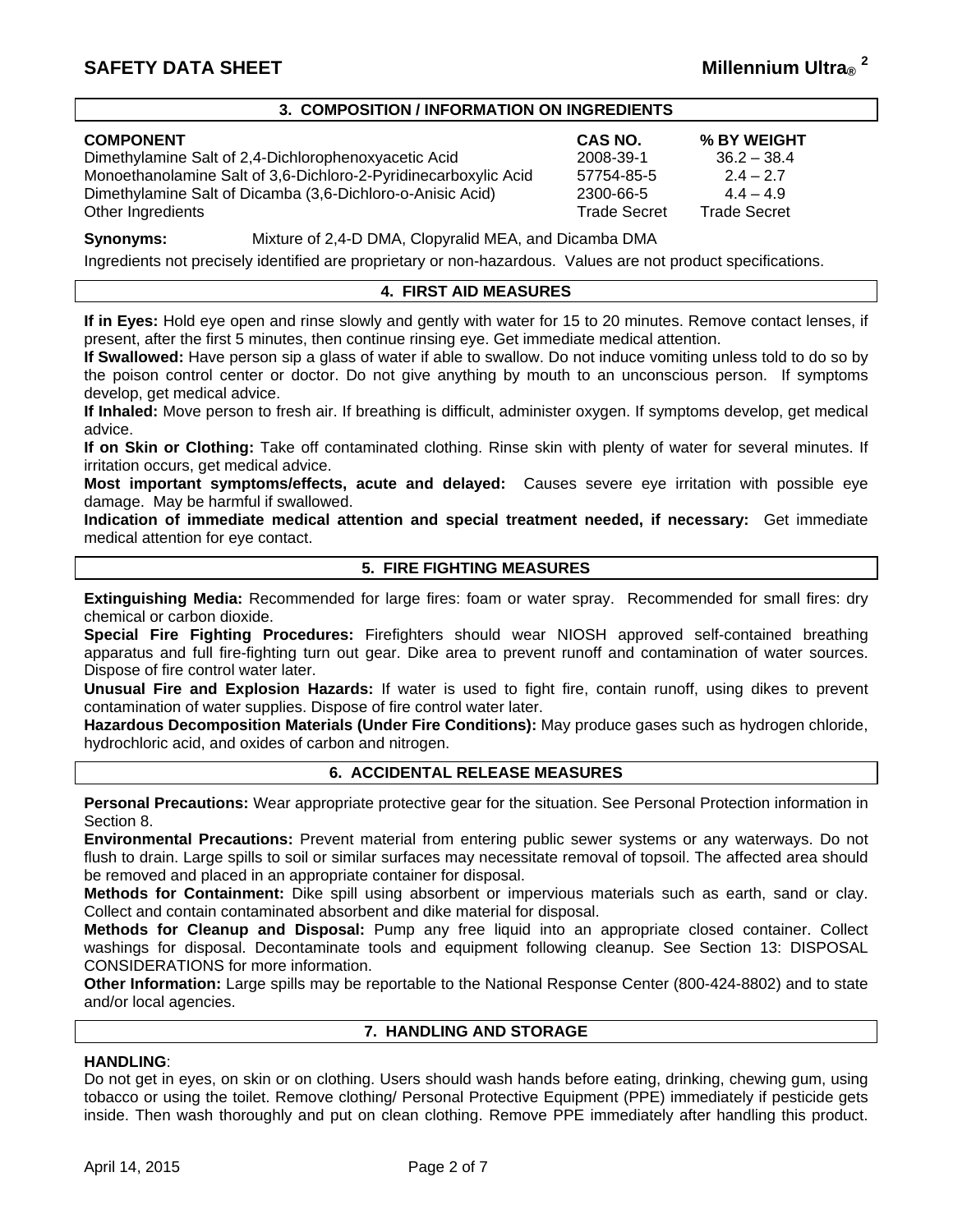Wash the outside of gloves before removing. As soon as possible, wash thoroughly and change into clean clothing.

# **STORAGE:**

This product should be stored in its original container in a cool, dry locked place out of the reach of children and out of direct sunlight. Do not use or store near heat or open flame. Do not contaminate water, food or feed by storage or disposal.

# **8. EXPOSURE CONTROLS / PERSONAL PROTECTION**

#### **Engineering Controls:**

Where engineering controls are indicated by specific use conditions or a potential for excessive exposure, use local exhaust ventilation at the point of generation.

#### **Personal Protective Equipment:**

**Eye/Face Protection:** To avoid contact with eyes, wear face shield, goggles or safety glasses with front, brow and temple protection. An emergency eyewash or water supply should be readily accessible to the work area.

**Skin Protection:** To avoid contact with skin, wear long pants, long-sleeved shirt, socks, shoes and chemicalresistant gloves. When open pouring the product, also wear coveralls or a chemical-resistant apron. An emergency shower or water supply should be readily accessible to the work area.

**Respiratory Protection:** Not normally required. If vapors or mists exceed acceptable levels, wear NIOSH approved air-purifying respirator with cartridges/canisters approved for use against pesticides.

**General Hygiene Considerations:** Personal hygiene is an important work practice exposure control measure and the following general measures should be taken when working with or handling this material: 1) do not store, use and/or consume foods, beverages, tobacco products, or cosmetics in areas where this material is stored; 2) wash hands and face carefully before eating, drinking, using tobacco, applying cosmetics or using the toilet.

#### **Exposure Guidelines:**

|                     | <b>OSHA</b> |             | <b>ACGIH</b> |             |                   |
|---------------------|-------------|-------------|--------------|-------------|-------------------|
| <b>Component</b>    | TWA         | <b>STEL</b> | TWA          | <b>STEL</b> | Unit              |
| DMA Salt of 2,4-D   | $10*$       | <b>NE</b>   | $10*$        | <b>NE</b>   | mg/m <sup>3</sup> |
| Clopyralid          | NE          | <b>NE</b>   | NE           | <b>NE</b>   |                   |
| DMA Salt of Dicamba | NE          | NE          | <b>NE</b>    | <b>NE</b>   |                   |
| Other ingredients   | NE.         | ΝE          | <b>NE</b>    | <b>NE</b>   |                   |

\*Based on adopted limit for 2,4-D NE = Not Established

# **9. PHYSICAL AND CHEMICAL PROPERTIES**

| Appearance:                                   | Dark brown liquid                         |
|-----------------------------------------------|-------------------------------------------|
| Odor:                                         | Amine odor                                |
| Odor threshold:                               | No data available                         |
| pH:                                           | 8.0 (1% w/w dispersion in DIW)            |
| <b>Melting point/freezing point:</b>          | No data available                         |
| Initial boiling point and boiling range       | No data available                         |
| <b>Flash point:</b>                           | Not applicable due to aqueous formulation |
| <b>Evaporation rate:</b>                      | No data available                         |
| Flammability (solid, gas):                    | $>100^{\circ}$ C (212°F)                  |
| Upper/lower flammability or explosive limits: | No data available                         |
| Vapor pressure:                               | No data available                         |
| Vapor density:                                | No data available                         |
| <b>Relative density:</b>                      | 1.152 @ 20 $^{\circ}$ C                   |
| Solubility(ies):                              | No data available                         |
| Partition coefficient: n-octanol/water:       | No data available                         |
| <b>Autoignition temperature:</b>              | No data available                         |
| <b>Decomposition temperature:</b>             | No data available                         |
| <b>Viscosity:</b>                             | 17.3 cPs $@25°C$                          |

**Note:** Physical data are typical values, but may vary from sample to sample. A typical value should not be construed as a guaranteed analysis or as a specification.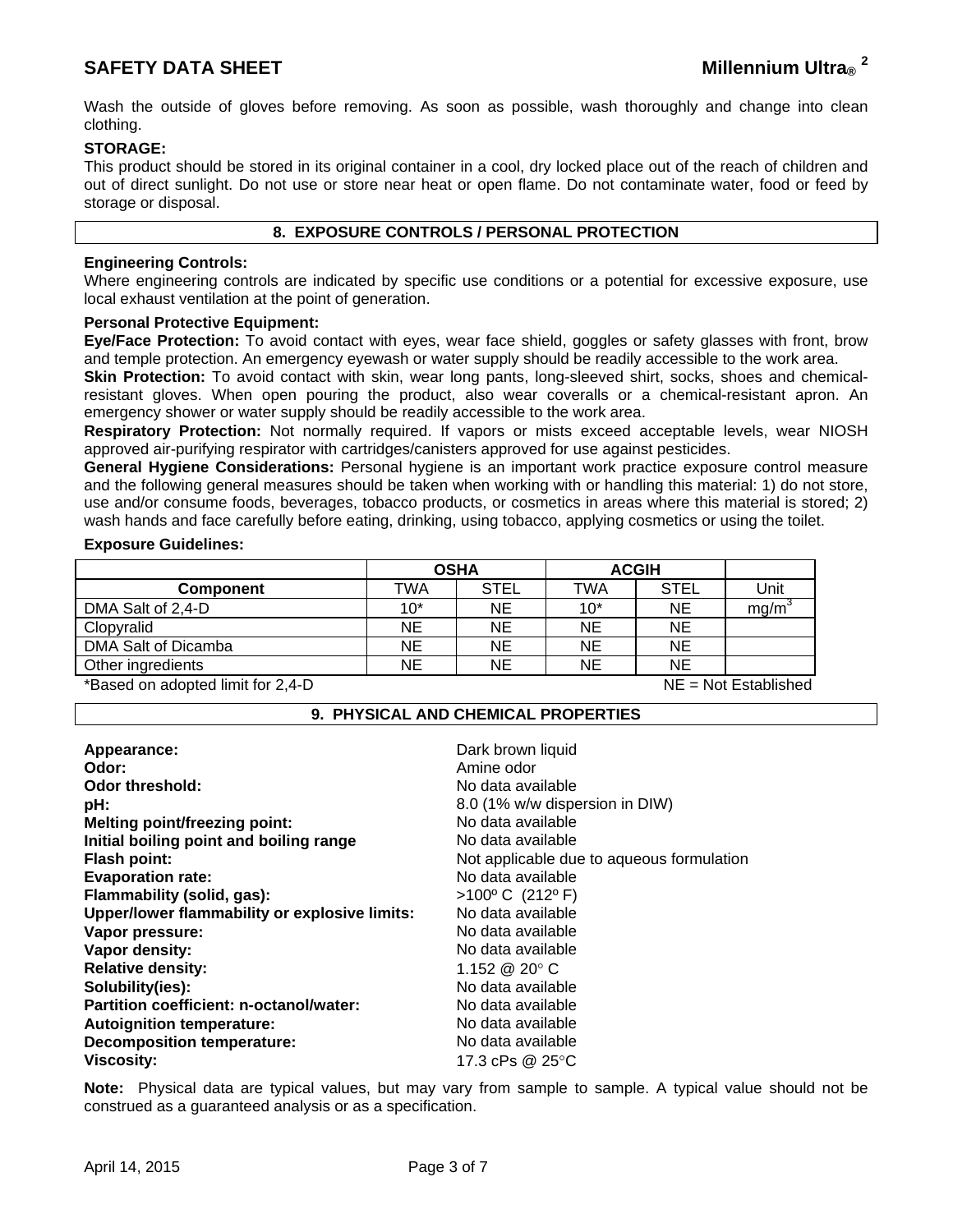# **10. STABILITY AND REACTIVITY**

**Reactivity:** Not reactive.

**Chemical Stability:** This material is stable under normal handling and storage conditions.

**Possibility of Hazardous Reactions:** Will not occur.

**Conditions to Avoid:** Excessive heat. Do not store near heat or flame.

**Incompatible Materials:** Strong oxidizing agents: bases and acids.

**Hazardous Decomposition Products:** Under fire conditions may produce gases such as hydrogen chloride, hydrochloric acid, and oxides of carbon and nitrogen.

# **11. TOXICOLOGICAL INFORMATION**

**Likely Routes of Exposure:** Eye and Skin contact.

#### **Symptoms of Exposure:**

**Eye:** Causes severe eye irritation and possible irreversible eye damage. Vapors and mist may cause eye irritation.

**Skin:** Mildly irritating based on toxicity studies. Overexposure by skin absorption may cause symptoms similar to those for ingestion. May cause allergic skin reaction (sensitization).

**Inhalation:** Low inhalation toxicity based on toxicity studies. May be irritating to the respiratory tract. Overexposure by inhalation may cause symptoms similar to those from ingestion.

**Ingestion:** May be harmful if swallowed. May cause nausea, vomiting, abdominal pain, decreased blood pressure, muscle weakness, muscle spasms.

**Delayed, immediate and chronic effects of exposure:** None reported.

#### **Toxicological Data:**

Data from laboratory studies conducted on this product:

**Oral:** Rat LD<sub>50</sub>: 2,500 mg/kg

**Dermal:** Rat  $LD_{50}$ :  $> 5,000$  mg/kg

**Inhalation:** Rat 4-hr  $LC_{50}$ :  $>2.02$  mg/l

**Eye Irritation:** Rabbit: Corrosive, severely irritating.

**Skin Irritation: Rabbit: Slightly irritating** 

**Skin Sensitization:** Not a contact sensitizer in guinea pigs following repeated skin exposure.

**Subchronic (Target Organ) Effects:** Repeated overexposure to phenoxy herbicides may cause effects to liver, kidneys, blood chemistry, and gross motor function. Rare cases of peripheral nerve damage have been reported, but extensive animal studies have failed to substantiate these observations, even at high doses for prolonged periods. Excessive exposure to clopyralid may cause effects to liver and kidneys. Repeated overexposure to dicamba may cause liver changes or a decrease in body weight.

**Carcinogenicity / Chronic Health Effects:** The International Agency for Research on Cancer (IARC) lists exposure to chlorophenoxy herbicides as a class 2B carcinogen, the category for limited evidence for carcinogenicity in humans. However, more current 2,4-D lifetime feeding studies in rats and mice did not show carcinogenic potential. Clopyralid did not cause cancer in laboratory animal studies. Dicamba did not cause cancer in long-term animal studies. The U.S. EPA has given 2,4-D and dicamba a Class D classification (not classifiable as to human carcinogenicity).

**Reproductive Toxicity:** No impairment of reproductive function attributable to 2,4-D has been noted in laboratory animal studies. In animal studies, clopyralid did not interfere with reproduction. Dicamba did not interfere with fertility in reproduction studies in laboratory animals.

**Developmental Toxicity:** Studies in laboratory animals with 2,4-D have shown decreased fetal body weights and delayed development in the offspring at doses toxic to mother animals. Clopyralid caused birth defects in test animals, but only at exaggerated doses that were severely toxic to the mothers. No birth defects were observed in animals given clopyralid at doses several times greater than those expected during normal exposure. Animal tests with dicamba have not demonstrated developmental effects.

**Genotoxicity:** There have been some positive and some negative studies, but the weight of evidence is that 2,4- D is not mutagenic. *In-vitro* and animal genetic toxicity studies with clopyralid were negative. Animal tests with dicamba did not demonstrate mutagenic effects.

### **Assessment Carcinogenicity:**

This product contains substances that are considered to be probable or suspected human carcinogens as follows: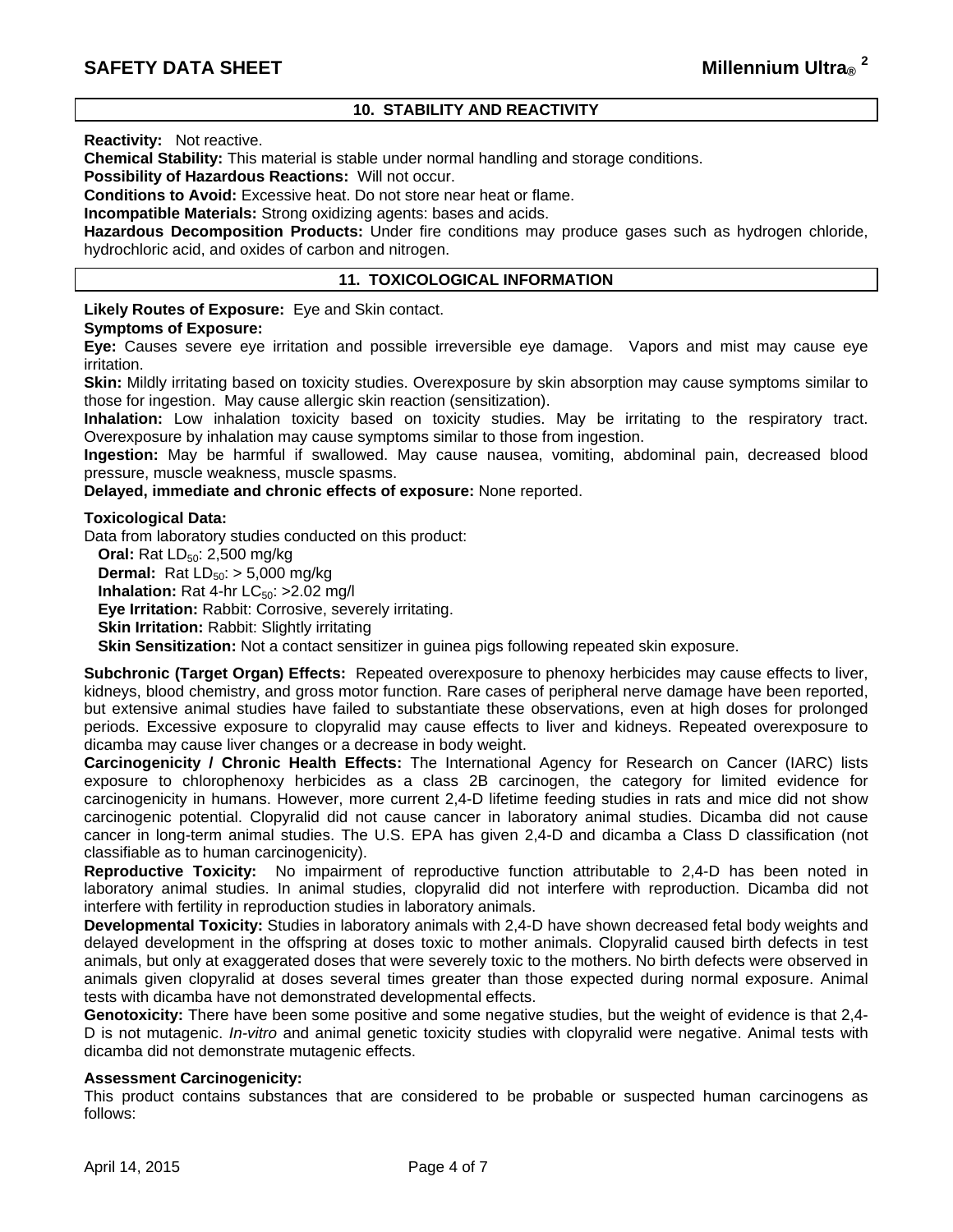# **SAFETY DATA SHEET**

|                                      | <b>Regulatory Agency Listing As Carcinogen</b> |             |            |             |
|--------------------------------------|------------------------------------------------|-------------|------------|-------------|
| <b>Component</b>                     | <b>ACGIH</b>                                   | <b>IARC</b> | <b>NTP</b> | <b>OSHA</b> |
| Chlorophenoxy Herbicides (2,4-D DMA) | NE.                                            | 2B          | NE.        | <b>NE</b>   |
| Clopyralid MEA                       | NE.                                            | <b>NE</b>   | <b>NE</b>  | <b>NE</b>   |
| Dicamba DMA                          | NE.                                            | <b>NE</b>   | <b>NE</b>  | <b>NE</b>   |
| Other Ingredients                    | NE.                                            | <b>NE</b>   | <b>NE</b>  | <b>NE</b>   |
| NE - Not Established                 |                                                |             |            |             |

# **12. ECOLOGICAL INFORMATION**

# **Ecotoxicity:**

| Data on 2,4-D, Dimethylamine Salt:<br>96-hour LC <sub>50</sub> Bluegill:<br>96-hour LC <sub>50</sub> Rainbow Trout:<br>48-hour EC <sub>50</sub> Daphnia:                                                    | $524 \text{ mol}$<br>$250$ mg/l<br>184 $mg/l$                | Bobwhite Quail Oral LD <sub>50</sub> :<br>500 mg/kg<br>Mallard Duck 8-day Dietary $LC_{50}$ : >5,620 ppm                                                        |
|-------------------------------------------------------------------------------------------------------------------------------------------------------------------------------------------------------------|--------------------------------------------------------------|-----------------------------------------------------------------------------------------------------------------------------------------------------------------|
| Data on MOA of Monomethylamine Salt of Clopyralid Acid:<br>96-hour LC <sub>50</sub> Bluegill:<br>96-hour LC <sub>50</sub> Rainbow Trout:<br>48-hour EC <sub>50</sub> Daphnia:<br>Honey Bee Oral $LD_{50}$ : | 125.4 mg/l<br>103.5 mg/l<br>113.3 mg/l<br>$100.0 \mu g$ /bee | Bobwhite Quail 8-day Dietary $LC_{50}$ : >5,620 ppm<br>Mallard Duck Oral LD <sub>50</sub> :<br>1,465 mg/kg<br>Mallard Duck 8-day Dietary $LC_{50}$ : >5,620 ppm |
| Data on Dicamba Dimethylamine Salt:<br>96-hour LC <sub>50</sub> Bluegill:<br>96-hour LC <sub>50</sub> Rainbow Trout:<br>48-hour $EC_{50}$ Daphnia:                                                          | $100$ mg/l<br>$100$ mg/l<br>160 mg/l                         | Bobwhite Quail 8-day Dietary $LC_{50}$ > 4,640 ppm<br>Mallard Duck 8-day Dietary $LC_{50}$ >4,640 ppm                                                           |

#### **Environmental Fate:**

In laboratory and field studies, 2,4-D DMA salt rapidly dissociated to parent acid in the environment. The typical half-life of the resultant 2,4-D acid ranged from a few days to a few weeks.

The bioconcentration for clopyralid is low (BCF <100 or Log Pow <3). Potential for mobility in the soil is very high (Koc between 0 and 50). Biodegradation under aerobic laboratory conditions is below detectable limits. Under aerobic soil conditions, the half-life of clopyralid is 71 days. Clopyralid is not significantly degraded by sunlight. Clopyralid is practically non-toxic to aquatic organisms on an acute basis.

Dicamba has low bioaccumulation potential, is not persistent in soil, is highly mobile in soil and degrades rapidly.

#### **13. DISPOSAL CONSIDERATIONS**

#### **Waste Disposal Method:**

To avoid wastes, use all material in this container by application according to label directions. If waste cannot be avoided, offer remaining product to a waste disposal facility or pesticide disposal program (often such programs are run by state or local governments or by industry).

### **Container Handling and Disposal:**

**Nonrefillable Containers 5 Gallons or Less:** Nonrefillable container. Do not reuse or refill this container. Triple rinse container (or equivalent) promptly after emptying.

**Triple rinse as follows:** Empty the remaining contents into application equipment or a mix tank and drain for 10 seconds after the flow begins to drip. Fill the container 1/4 full with water and recap. Shake for 10 seconds. Pour rinsate into application equipment or a mix tank or store rinsate for later use or disposal. Drain for 10 seconds after the flow begins to drip. Repeat this procedure two more times. Then offer for recycling or reconditioning, or puncture and dispose of in a sanitary landfill, or by other procedures approved by State and local authorities. Plastic containers are also disposable by incineration, or, if allowed by State and local authorities, by burning. If burned, stay out of smoke.

**Nonrefillable Containers Larger than 5 Gallons:** Nonrefillable container. Do not reuse or refill this container. Offer for recycling if available. Triple rinse or pressure rinse container (or equivalent) promptly after emptying.

**Triple rinse as follows:** Empty the remaining contents into application equipment or a mix tank. Fill the container 1/4 full with water. Replace and tighten closures. Tip container on its side and roll it back and forth, ensuring at least one complete revolution, for 30 seconds. Stand the container on its end and tip it back and forth several times. Turn the container over onto its other end and tip it back and forth several times. Empty the rinsate into application equipment or a mix tank or store rinsate for later use or disposal. Repeat this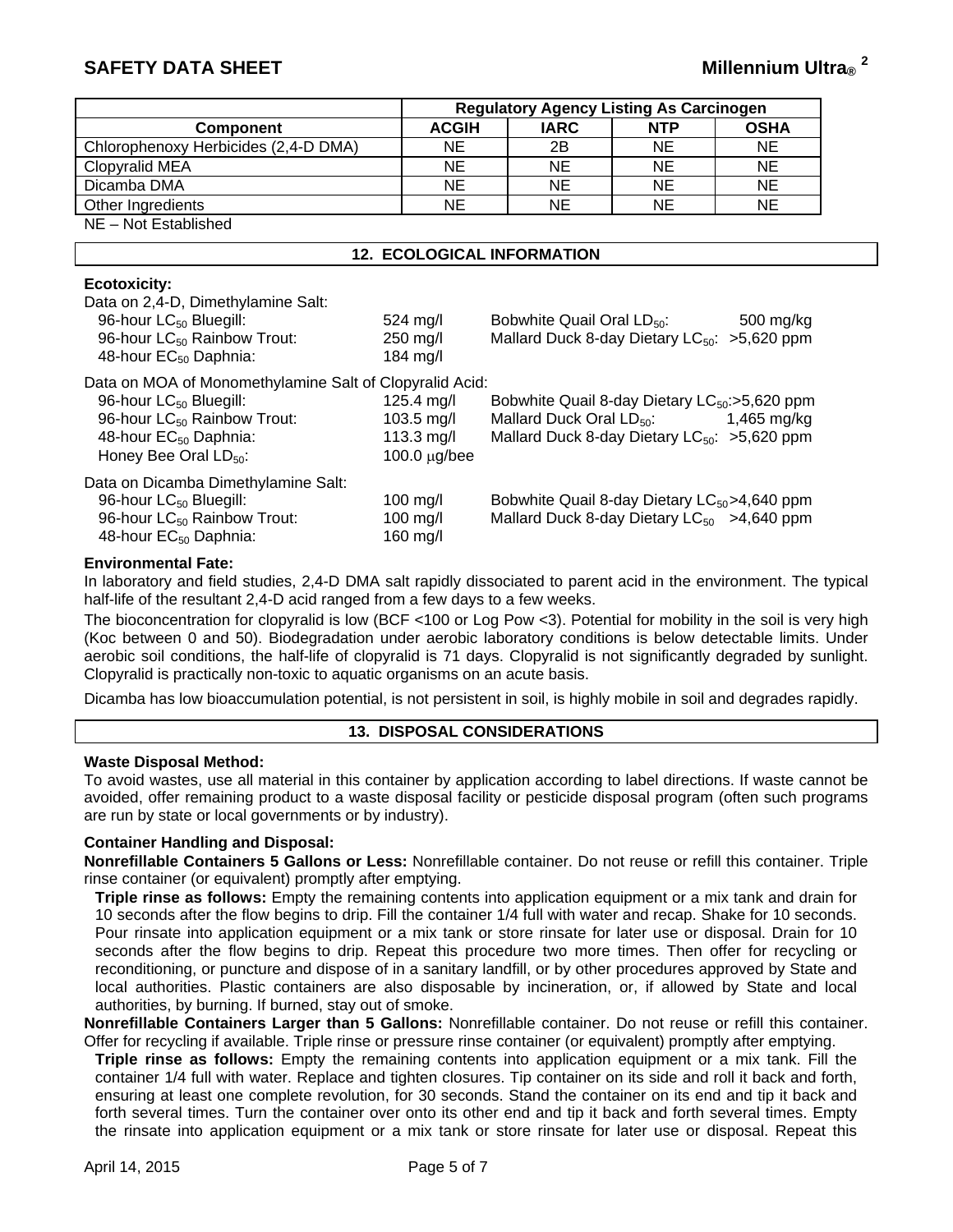procedure two more times.

**Pressure rinse as follows:** Empty the remaining contents into application equipment or a mix tank and continue to drain for 10 seconds after the flow begins to drip. Hold container upside down over application equipment or mix tank or collect rinsate for later use or disposal. Insert pressure rinsing nozzle in the side of the container, and rinse at about 40 psi for at least 30 seconds. Drain for 10 seconds after the flow begins to drip.

**Refillable Container Larger than 5 Gallons:** Refillable container. Refill this container with pesticide only. Do not reuse this container for any other purpose. Cleaning the container before final disposal is the responsibility of the person disposing of the container. Cleaning before refilling is the responsibility of the refiller. To clean the container before final disposal, empty the remaining contents from this container into application equipment or a mix tank. Fill the container about 10% full with water and, if possible, spray all sides while adding water. If practical, agitate vigorously or recirculate water with the pump for two minutes. Pour or pump rinsate into application equipment or rinsate collection system. Repeat this rinsing procedure two more times.

# **14. TRANSPORTATION INFORMATION**

Follow the precautions indicated in Section 7: HANDLING AND STORAGE of this SDS.

**DOT:** 

#### **< 32 gallons per complete package**

Non Regulated

 **32 gallons per complete package** 

Un 3082, RQ Environmentally Hazardous Substances, Liquid, N.O.S. (2,4-D Salt), 9, III

#### **IMDG**

Non-regulated – See IMDG 2.6.2.1.3 & 2.10.4.1

**IATA** 

Non-regulated

# **15. REGULATORY INFORMATION**

### **EPA FIFRA INFORMATION**

This chemical is a pesticide product registered by the United States Environmental Protection Agency and is subject to certain labeling requirements under federal pesticide law. These requirements differ from the classification criteria and hazard information required for safety data sheets (SDS), and for workplace labels of non-pesticide chemicals. The hazard information required on the pesticide label is reproduced below. The pesticide label also includes other important information, including directions for use.

DANGER. Corrosive. Causes irreversible eye damage. Harmful if swallowed or absorbed through the skin. Do not get in eyes, on skin or on clothing.

### **U.S. FEDERAL REGULATIONS**

**TSCA Inventory:** This product is exempted from TSCA because it is solely for FIFRA regulated use.

#### **SARA Hazard Notification/Reporting:**

#### **Hazard Categories Under Criteria of SARA Title III Rules (40 CFR Part 370):** Acute Health

#### **Section 313 Toxic Chemical(s):**

Dimethylamine dicamba (CAS No. 2300-66-5),  $4.4 - 4.9\%$  equivalent by weight in product

#### **Reportable Quantity (RQ) under U.S. CERCLA:**

None specified

# **RCRA Waste Code:**

Under RCRA, it is the responsibility of the product user to determine at the time of disposal, whether a material containing the product or derived from the product should be classified as a hazardous waste.

#### **State Information:**

Other state regulations may apply. Check individual state requirements.

**California Proposition 65:** Not Listed.